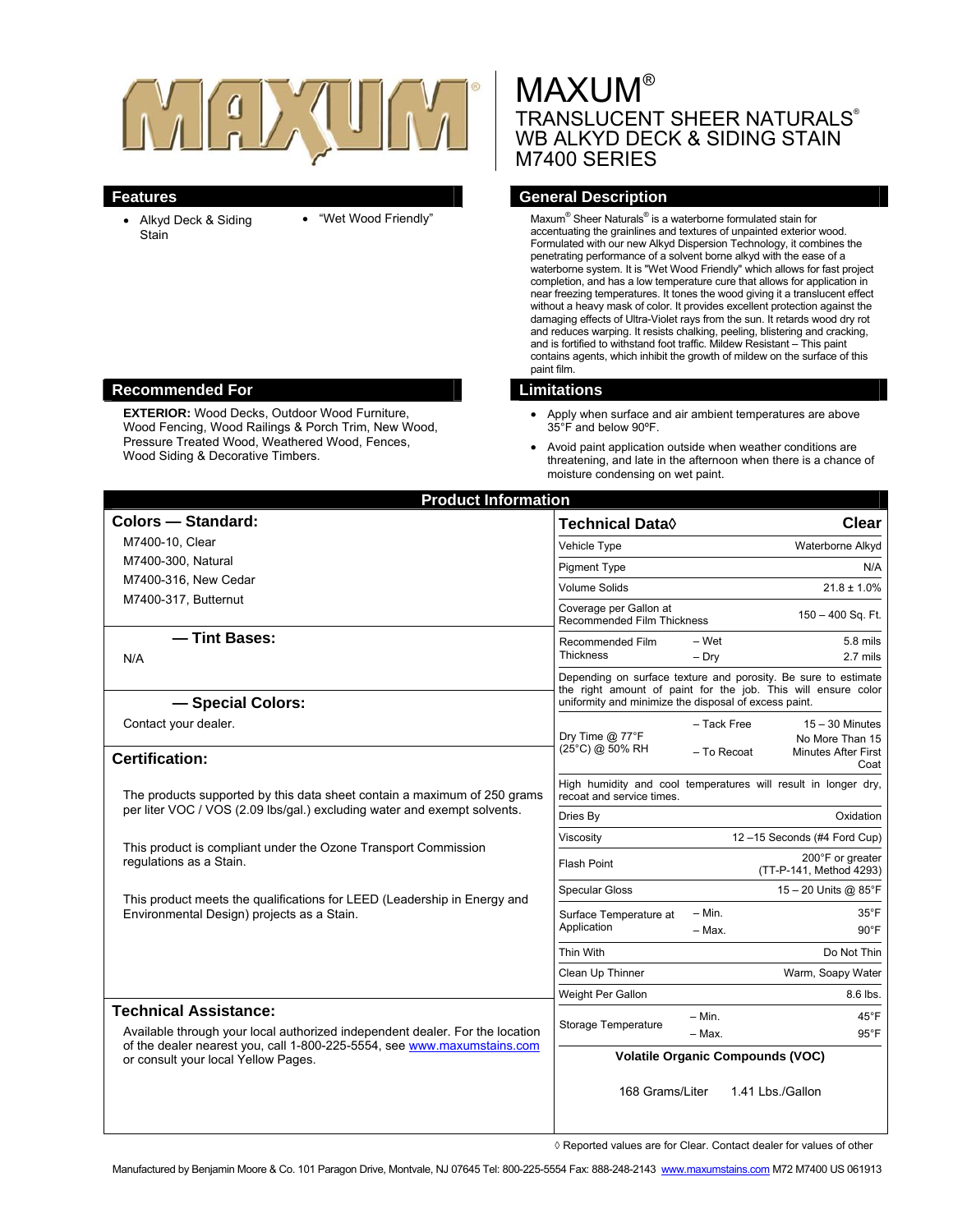bases or colors.

Manufactured by Benjamin Moore & Co. 101 Paragon Drive, Montvale, NJ 07645 Tel: 800-225-5554 Fax: 888-248-2143 www.maxumstains.com M72 M7400 US 061913 © 2010, 2013 All trademarks belong to their respective owners **All rights reserved** All rights reserved